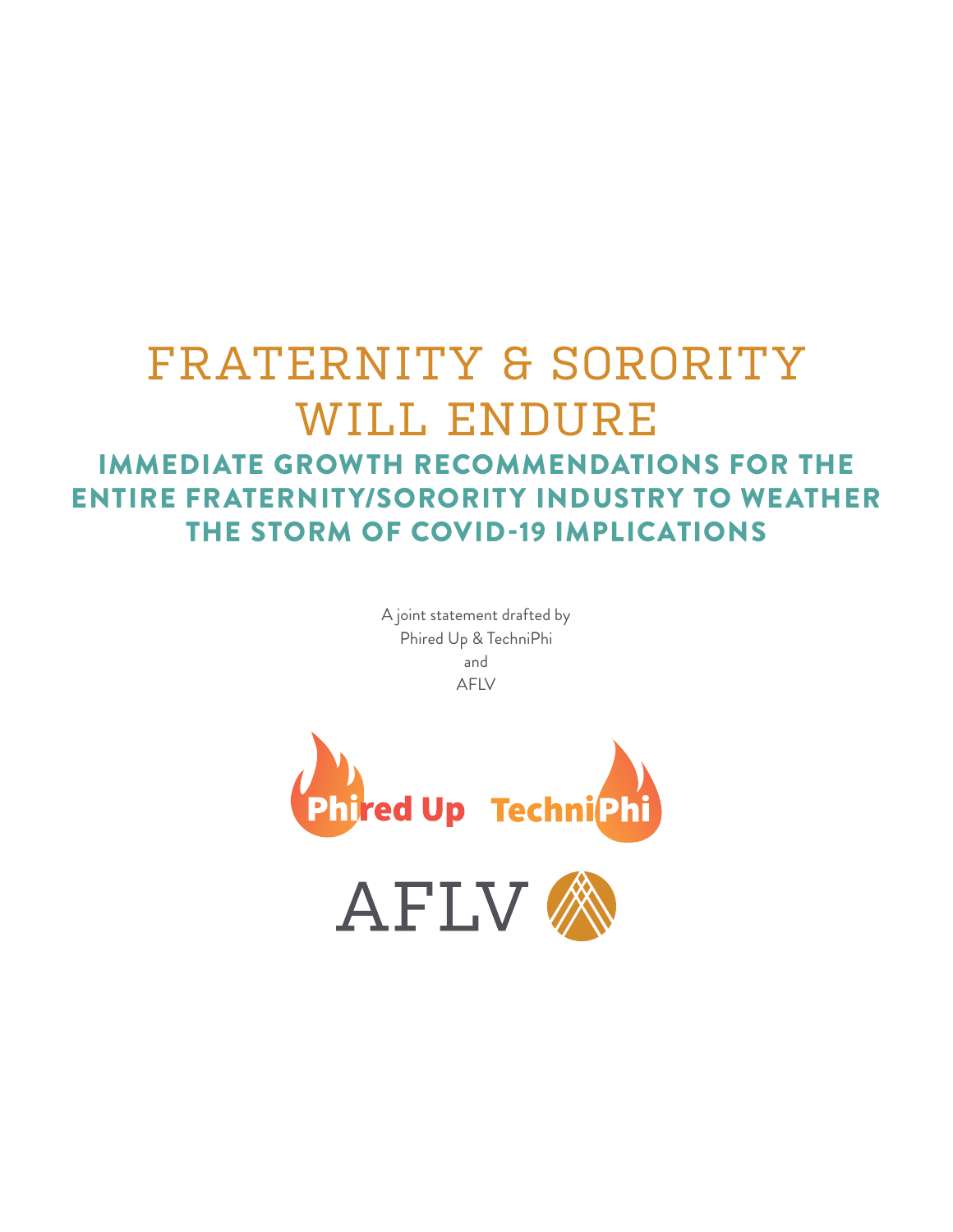# *Objective*

To prepare all key stakeholders to take immediate, consistent and results-producing action in response to the impending membership crisis that has been exacerbated by COVID-19.

#### **The fraternity/sorority industry will be seriously impacted by COVID-19.**

This fall, the fraternity/sorority joining experience will not be what we are used to. For many chapters, this spring has already dramatically disrupted the experience of their prospective and new members.

## *The First Storm*

A major storm has already impacted membership in fraternity/sorority life. We first felt its effects in 2017. We know the worst of it is yet to come.

Over the past decade, we have seen:

- significantly decreasing college student enrollment
- a new generation of college students with rapidly changing priorities
- exponential cost increases associated with the college experience
- a reputation that has worsened notably

# *A New and Serious Threat*

Just as the industry was hunkering down to ride out the first storm impacting membership, an intense, unexpected and massive storm emerged with much greater scale. This storm is still growing right now and requires unprecedented action. Its short-term and long-term impacts are still unknown. This is COVID-19.

This convergence of challenges on fraternity/sorority will leave our industry shaken and battered. Students will lose their organizations along with their brothers, sisters, and siblings. People will lose jobs. Organizations will likely close. Properties will be lost. Host universities will be shuttered. It has already started. Certainly the diversity of our organizations means different impacts on differently structured groups, but it is undeniable that our entire industry will experience challenges.

Our industry's response to this threat—your response, as a key stakeholder in fraternity/sorority life—will determine our future. Fraternity and sorority will endure because of the choices we make together right now.

Many new articles, reports, and editorials are coming out daily citing the impact of COVID-19 on higher education. Here is a selection of outside perspectives:

[Presidents Fear Financial, and Human, Toll of Coronavirus](https://www.insidehighered.com/news/survey/college-presidents-fear-financial-and-human-toll-coronavirus-their-campuses) 

[UW-Madison Estimates \\$100M Loss](https://madison.com/wsj/news/local/education/university/uw-madison-braces-for-estimated-million-loss-because-of-covid/article_fc8f7e42-cbb3-5d2d-ad16-6e1e5aab8e3a.html)

[The Great Recession Was Bad for Higher Education.](https://www.chronicle.com/article/The-Great-Recession-Was-Bad/248317?fbclid=IwAR2E2eX7Xwa63SM_TW6U520FSc2sCfJS4_qkQ4txqVazToyNvrLoLmLUObk)  [Coronavirus Could Be Worse.](https://www.chronicle.com/article/The-Great-Recession-Was-Bad/248317?fbclid=IwAR2E2eX7Xwa63SM_TW6U520FSc2sCfJS4_qkQ4txqVazToyNvrLoLmLUObk)

[Coronavirus Upends Colleges' Financial State](https://www.insidehighered.com/news/2020/03/20/coronavirus-outbreak-piles-short-term-costs-and-long-term-uncertainty-college-and)

[Coronavirus may drive more high school seniors to in-state](https://www.cnbc.com/2020/03/17/coronavirus-will-cause-more-high-school-seniors-to-pick-local-colleges.html)  [public colleges](https://www.cnbc.com/2020/03/17/coronavirus-will-cause-more-high-school-seniors-to-pick-local-colleges.html)

Why the impact of coronavirus could be particularly bad on [college campuses](https://www.cnn.com/2020/03/07/health/universities-coronavirus-impact/index.html)

[What the Coronavirus Pandemic Means for the Future of](https://www.bloomberg.com/news/videos/2020-03-30/is-the-coronavirus-pandemic-the-death-knell-for-standardized-tests-video)  **[Higher Education](https://www.bloomberg.com/news/videos/2020-03-30/is-the-coronavirus-pandemic-the-death-knell-for-standardized-tests-video)** 

[For Higher Education, Nothing Matters More Than](https://www.forbes.com/sites/paulleblanc/2020/03/29/for-higher-education-nothing-matters-more-than-september/#70367d59538b)  **[September](https://www.forbes.com/sites/paulleblanc/2020/03/29/for-higher-education-nothing-matters-more-than-september/#70367d59538b)** 

[Five Ways COVID-19 Will Impact Fall College Enrollments](https://www.forbes.com/sites/dereknewton/2020/03/30/five-ways-covid-19-will-impact-fall-college-enrollments/#d76b1ea6114f)

## *Our Concern*

With likely significant declines in university enrollment, questions about whether in-person classes will even happen, fears about limitations to (or disinterest in) large group gatherings and events, months of lost productivity related to preparation for the fall semester, entire recruitment periods being delayed, confused prospective members, scared parents, current members that don't return, completely digital summer orientation sessions (not to mention the negative financial impact to student affairs departments, headquarters, housing corporations, associations, third-party providers, and the very students and families that make up the core economy of the fraternal industry) ...

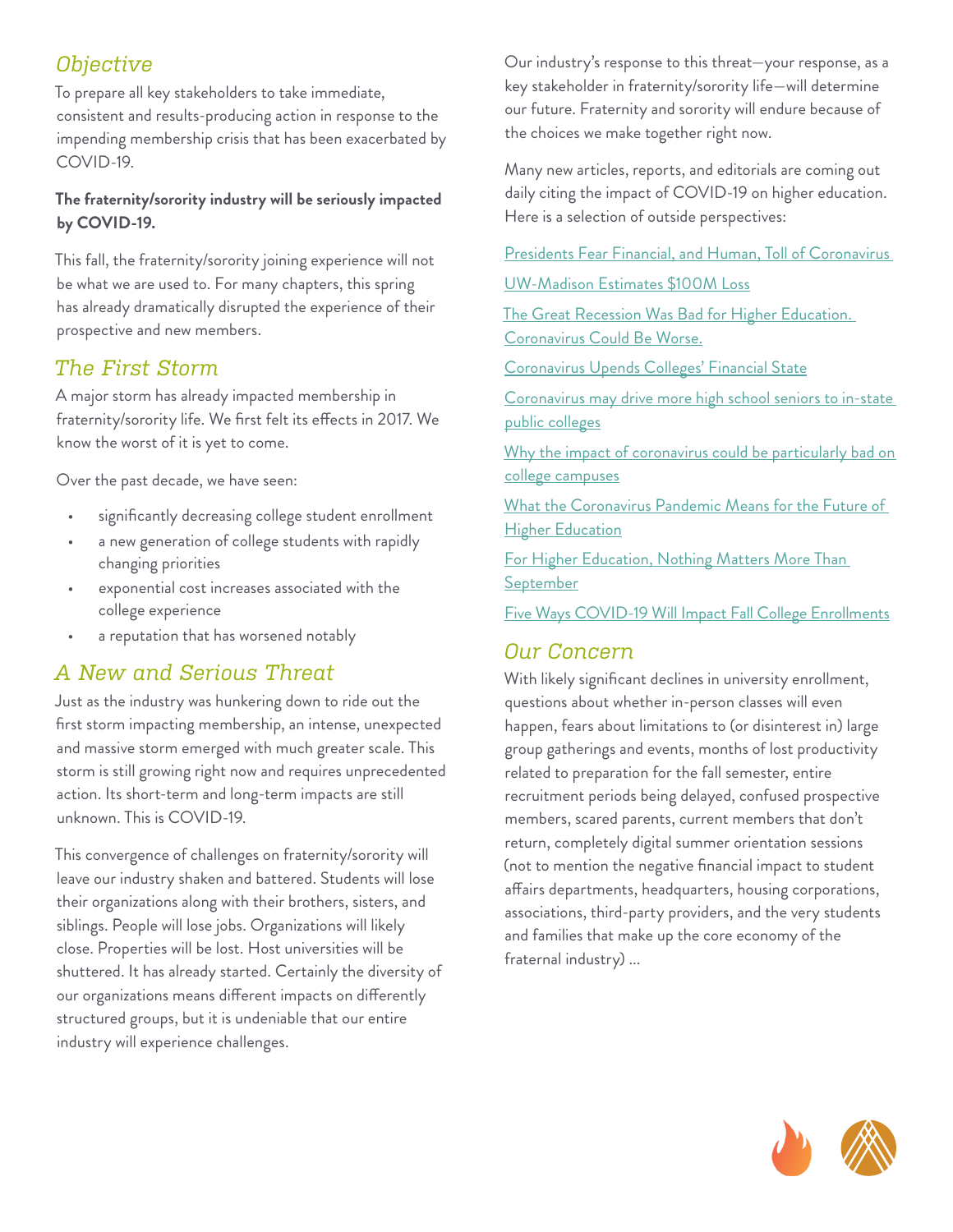#### **WE ARE CONCERNED ...**

... for the students who may not get a chance to join, but who would greatly benefit.

... for the chapter leaders who will feel paralyzed and lost in this uncertainty.

... for the campus-based professionals who need partners and collaboration.

... for the inter/national organizations who will lose significant membership.

... for the alumni advisors who won't be able to bandage the bleeding membership.

... for the host institutions who will be dealing with their own enrollment and financial crises.

#### **We are concerned for fraternity and sorority.**

We know that the leaders of this industry must come together right now—not out of fear, but out of concern with clarity of purpose. We must lift up fraternities and sororities. We must help quell the negative impact with a unified voice. Our shared purpose must be to mitigate significant membership loss and use this crisis as an opportunity for reinvention to meet the needs of modern students.

We must act swiftly. We must act collectively. We also must make decisions based on good information, not on fear or panic.

Fraternity and sorority will endure. Our industry has endured many moments of crisis in our history. But our past survival has depended on the courageous actions of the people who were called upon to act in those difficult moments. We are those people today.

**A note on priorities:** The immediate health, safety, and stability of the students, volunteers, professionals (and associated families) that make up our industry are our primary and immediate concern. And, we believe it is our responsibility to look ahead at challenges that may arise down the road. We know that many stakeholders encountering this document may not be ready to think about potential summer/fall membership challenges, because they are focused on other emergencies and crises of the moment. Be where you need to be. We support you. This document will be ready for you when you are ready for it. Please continue to put the humans who make up our fraternity/sorority world first and foremost. And please take care of yourself and each other.

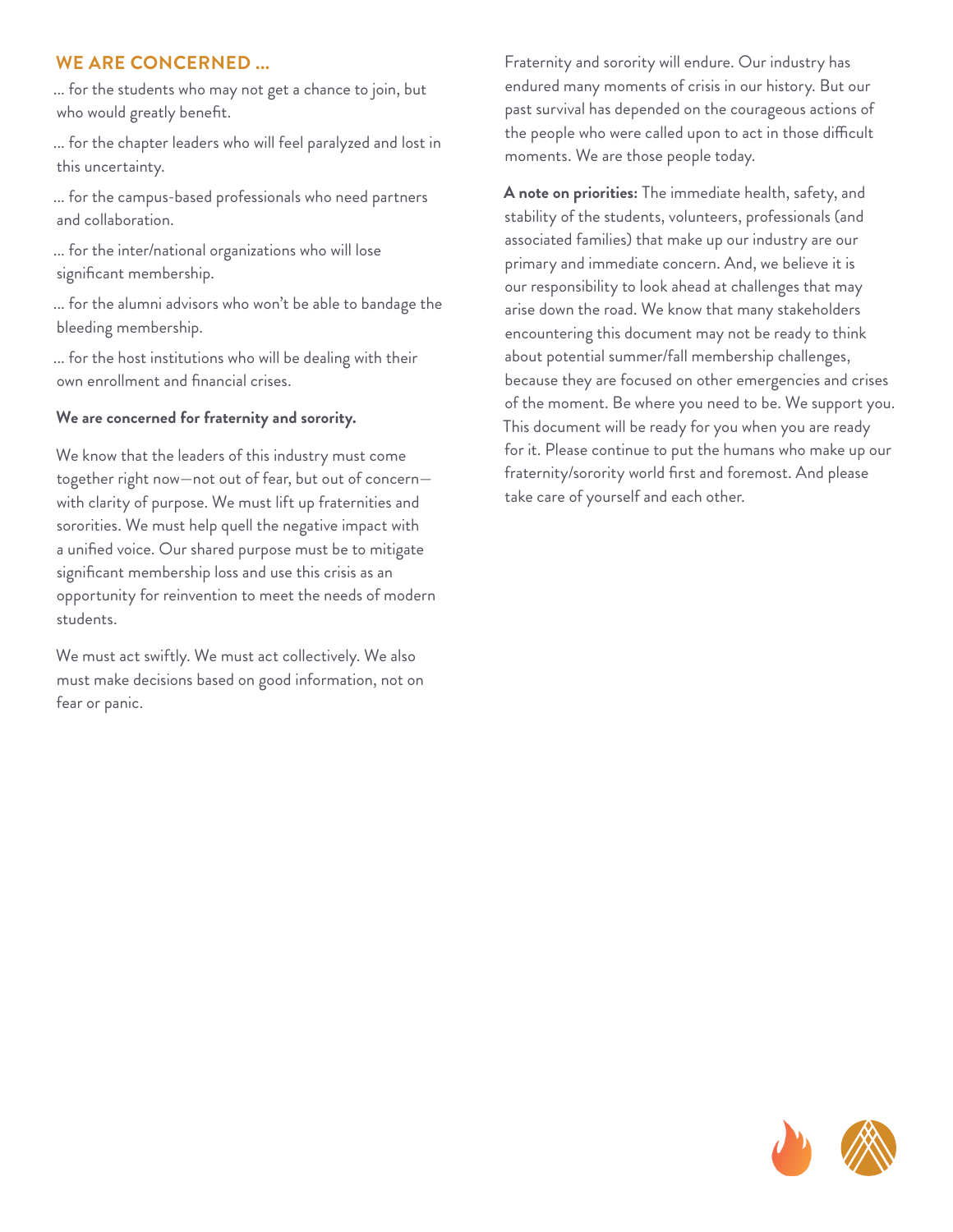# 12 IMMEDIATE GROWTH RECOMMENDATIONS FOR THE ENTIRE FRATERNITY/SORORITY INDUSTRY TO WEATHER THE STORM OF COVID-19 IMPLICATIONS

# *Guiding Principles*

To weather the storm of COVID-19 and its impacts on fraternity and sorority membership, these four principles should guide our collective action.

## 1. **Act Now**

These are difficult times that require us to lead with empathy in our current circumstances. But we must also think about our future. Now is the time to act. Now is the time to create solutions. Now is the time to reach out to not-yet-affiliated students and incoming students (and parents). Now is the time to take action to ensure our future.

#### 2. **Permission to Innovate**

The reality of this moment is that recruitment is going to look different, whether we like it or want to admit it. Permission has to be granted at all levels for us to do this in a new way. Let's remove roadblocks and create new solutions to meet this moment and ensure our long-term success. And let's NOT create more roadblocks for students who want to join our organizations.

## 3. **Don't Compromise What Matters**

We should double down on our expectations of health, safety and well-being. Let's double down on our desire to help the right students find the right chapter experience for them.

## 4. **Moving Forward Together**

We are all in this together. This industry is dependent upon our ability as key stakeholders with varied opinions to work together, out of an abundance of care, to address what lies ahead.

Fraternity and sorority leaders throughout the industry should respond, right now. These are our ...

## **UNDERSTAND AND COMMUNICATE THE REALITY**

Fewer people will join our organizations this year. How many fewer will be based on what we do next. College enrollment dips, economic concerns, new social norms and fears around group gatherings, fewer in-person classes, and more factors will certainly impact our industry. Our window of opportunity to adapt, respond, and change is very small. We must be honest about this challenging reality and communicate it to those we lead and influence.

## **GIVE PERMISSION FOR INNOVATION**

Students are smart, responsive, resilient, and creative. They must be at the center of our solution. This generation wants a modern fraternal experience. This generation is also perfectly built to be empowered to save fraternity, sorority, and higher education itself. Now is the time for all high-level industry leaders to:

- clearly give students permission to invent solutions
- 2. stay out of students' way and give them space to innovate
- 3. make student leaders' roles easier by understanding what matters to them and helping them solve their problems

The last few decades of appropriate health and safety focus have unintentionally trained too many students that they don't have power, authority, or permission to solve problems. We must be unequivocal in our empowerment of student leaders.

## **REMOVE BARRIERS TO JOINING**

Creating an easy path for the right students to find, join, and engage with fraternities and sororities should be a focus for every leader in the industry. This requires a critical analysis of barriers (seen and unseen) that currently may impede students from having the chance to consider membership (and chapters from having the chance to consider potential members).

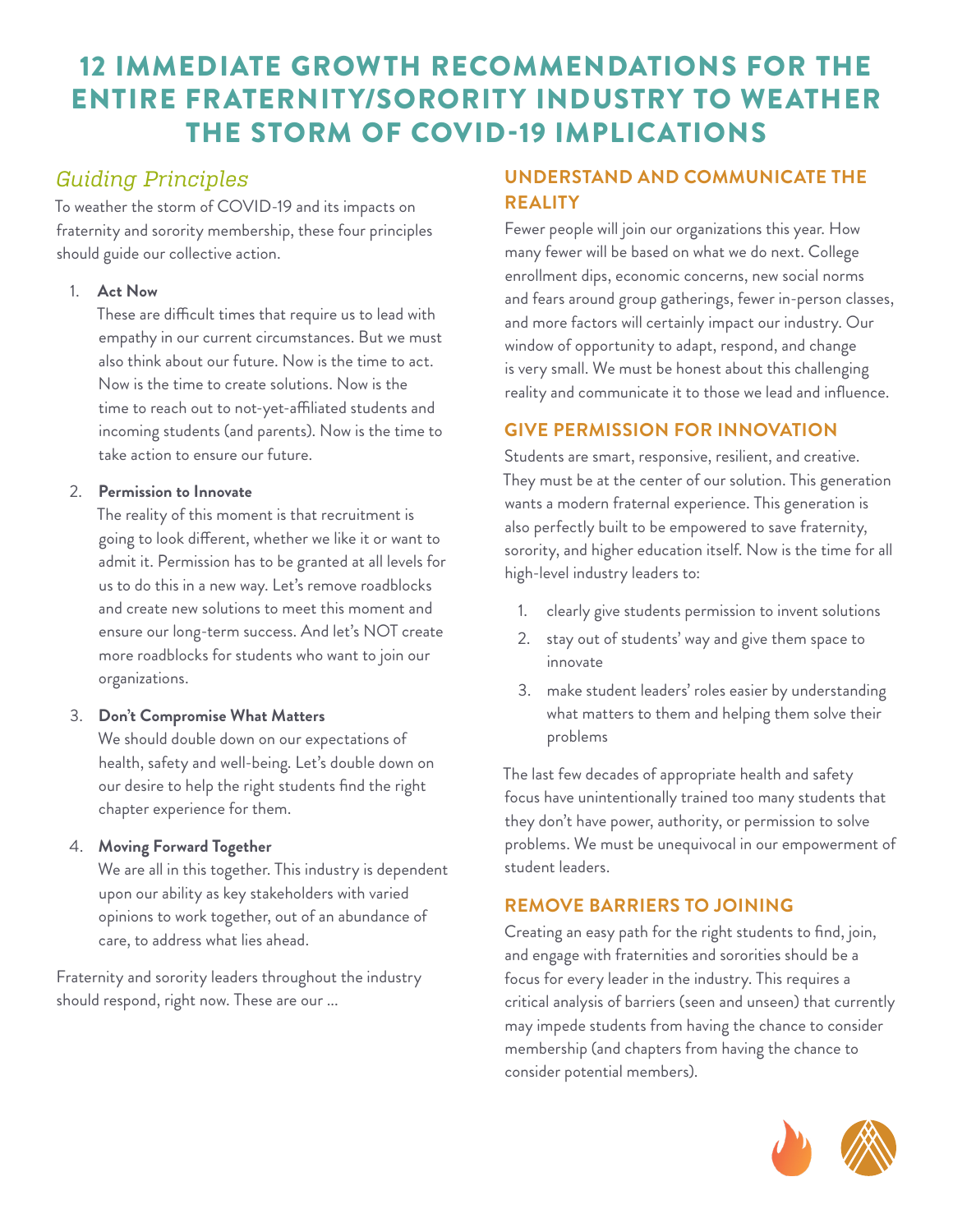Some barriers include:

- Financial barriers
- Process-oriented barriers
- Policies that impede thoughtful students from finding safe and healthy fraternity/sorority experiences
- Structure, rules, regulations, economics

We must quickly and critically analyze and reconsider all of these issues. This might require modified policies for when students can join and/or live in chapter facilities. This might require new dues and fees models that provide economic accessibility. This might require a short-term approach followed by new long-term models. We must remove barriers to membership that might worsen the already significant challenges faced by the industry.

## **TEACH DIGITAL MARKETING AND RECRUITMENT TECHNIQUES**

Digital recruitment sounds futuristic, but many organizations have used these principles and tactics for years. There are resources available and forthcoming to help students, volunteers, and professionals navigate this new digital joining landscape. We must advocate for modern techniques for attracting, selecting, and securing new members.

## **CENTRALIZE LEAD GENERATION AND STORYTELLING**

The two biggest ways inter/national organizations, communities, and councils can support chapter growth is through lead generation (getting more people to indicate interest in sorority and fraternity life) and a clear, compelling narrative about

- 1. the value proposition of fraternity/sorority
- 2. the expectations of what it means to be a member of a fraternity/sorority.

We can't leave this entirely in the hands of undertrained, underfunded, underprepared students who have many other priorities in their daily lives. This is central to our industry's health right now. We must help centralize the process of lead generation and storytelling for our industry, organizations, communities, councils, and chapters.

## **ADDRESS AFFORDABILITY IMMEDIATELY**

The cost of membership has been a problem for years. The economics of our industry over the past several decades has resulted in inflated dues, fees, and hidden costs thrust upon students (and their families). Addressing this massive challenge will not be easy, especially as many work hard to maintain staff, programs, and membership benefits that have become expected. But this will continue to linger as the biggest weight around our industry's neck until we creatively seek new financial models. We must address affordability both in the short term and the long term.

## **DEPLOY ASSETS TO TOP PRIORITIES**

Direct volunteers, professionals, and student leaders to prioritize two things for the short term: membership growth and health/safety. Headquarters staff and volunteers, campus-based professionals, and students should know that for right now our entire fraternal community is focused on a) proactively and creatively attracting, selecting, and securing more of the right people for our organizations, and b) operating responsibly within the "non-negotiables" of health, safety, and maturity. The very future of fraternities and sororities depends upon it. We must deploy all available assets to focus on responsible membership growth.

## **CHALLENGE THE CONVENTIONAL WISDOM OF JOINING**

Events, rounds, informationals, house tours, bid day, "Meet The Greeks," rush week, in-person PNM orientation, traditional structure—tradition itself—all of these "conventions" of the fraternity/sorority joining process must be deprioritized.

Our top joining process priority as industry leaders is simple and clear. Actively create trust-filled, relationshipbuilding moments between current members and potential members however makes sense in today's world.

Fraternity and sorority is a relationship business. People join people. We must create new ways for those relationships to form and take shape. We must challenge the conventional wisdom related to the joining experience and allow for innovation to flourish.

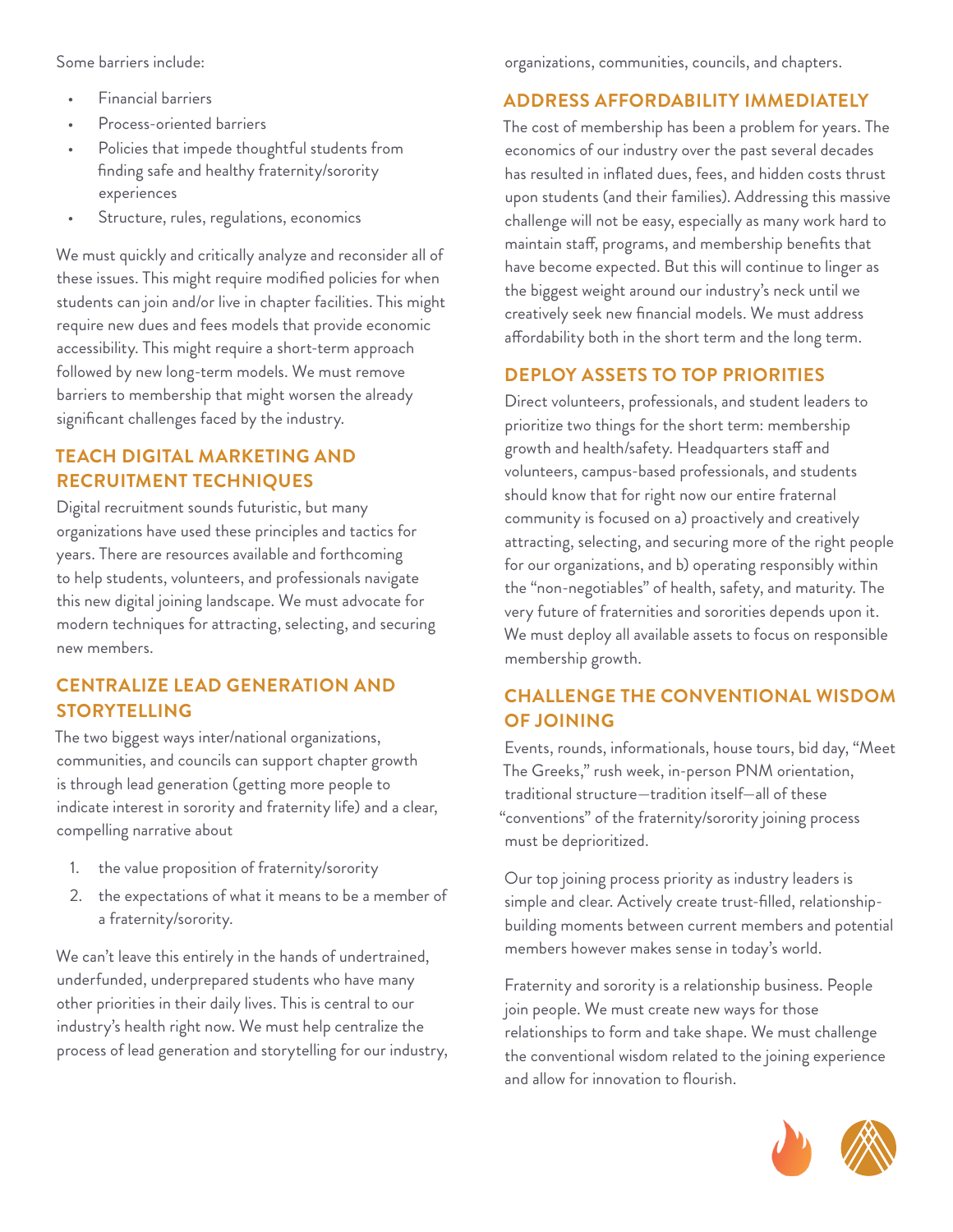#### **PARTNER OR PERISH**

Now is the time for partnership. Set the politics of the industry aside for a few years. If we do not choose to partner, there will be no recognizable industry to serve, no jobs to have, and no politics to negotiate in the future. After all, despite our varying positions on particular topics, we are a small group of caring humans who are being personally impacted by all of this. We need to care for each other. We need to share the spirit of interfraternalism in our interactions. This is an opportunity to transform our industry's interpersonal culture into a more caring, more loving, and more empathetic culture. This set of recommendations offers a single strategy that we are asking everyone to promote. If we can partner around this plan in the short term, we can weather this storm. We must work together right now for the future of fraternities and sororities.

#### **THERE IS STILL TIME TO MAKE BIG DECISIONS**

During this uncertain time, there may be an instinct to regain control by making major decisions to cancel, delay, or defer joining processes. It's a completely understandable instinct, but it's important to understand the unintended consequences in taking a premature action, especially one which would add another barrier to joining. We don't need to panic right now; we just need to be flexible and adaptable with a solution-oriented mind. Don't make decisions with incomplete information and try to get comfortable with the gray area we all need to navigate through at this moment. We must use good information, patience, and adaptability to make big decisions about the structures, plans, and processes that influence fraternity/ sorority joining.

#### **NON-NEGOTIABLES**

We all must name our collective and easy-to-understand non-negotiables of what we will not accept in fraternity/ sorority and in the joining process. When we have named our non-negotiables, we can stay out of the minutiae of the joining experience and stay focused on the things that matter most right now.

- The health, safety, and well-being of all students must take precedence over everything else.
- The fraternity/sorority experience and the experience of joining must be safe, inclusive, healthy, and a benefit to each student's academic experience.
- Fraternities, sororities, and individual members must follow local, state, and federal laws.
- We will not accept new member experiences or chapter experiences that are physically or emotionally dangerous.
- We will not accept physical or sexual assault in our fraternities and sororities.
- We will not accept drugs and alcohol in the joining process.
- We will not accept dishonesty in the joining process.
- We will not accept discrimination in the joining process or in chapters.

We must name our non-negotiables and allow our members to operate creatively within them.

#### **INSPIRE A HOPEFUL FUTURE**

Much of our attention will be on the challenges we face, the crises of the day, or the emergencies of the moment. The leaders of our industry must consistently share promises of a hopeful future with sorority and fraternity members. This generation of students was already dealing with extraordinary levels of anxiety, pressure, and fear. Their worlds have been upended again. We must be solution oriented. We must be hopeful. We must help sorority and fraternity members see the positive future they're helping to build.

We know you are concerned too. We know you, alone, don't have the power to address all of this. We know you'll try your best to help. We also know you might not fully agree with these recommendations. We hope you will receive them in the full-hearted spirit they were written. We are concerned, yet we are hopeful. We believe in our industry's collective ability to overcome any obstacle.

Fraternity and sorority will endure. We must take this moment seriously. We must serve our students and ensure the future of our organizations for future students. Now is the time to act, innovate, and respond. **Fraternity and sorority will endure.**